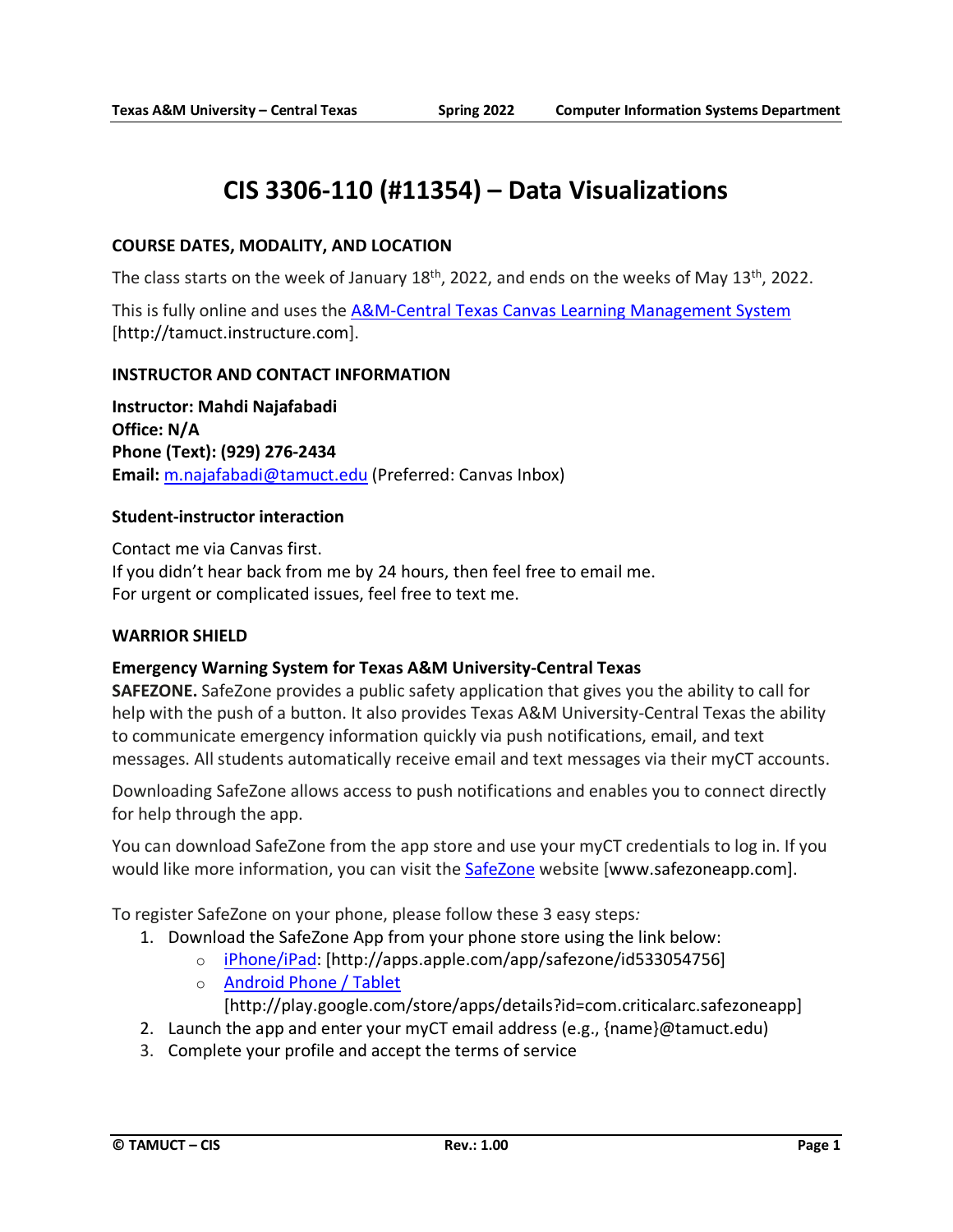#### **COURSE INFORMATION**

#### **Course Overview and description**

Data visualization makes it easier to understand the data. The goal of this course is to introduce students to data visualization including both the principles and techniques. Students will learn the value of visualization, specific techniques in data visualization and will understand how to best leverage visualization methods. The course will focus on fundamental concepts and best practices for effective communication with data.

#### **Course Objective or Goal Student Learning Outcomes**

Successful completion of this course enables students to:

- Understand and describe principles of visual perception
- Choose an appropriate visual display depending on the context for visualizing data
- Use pre-attentive attributes in data visualization
- Control the overall appearance of graphs
- Create a variety of bar graphs, line graphs, and scatter plots
- Summarize data distributions with histograms, density curves, and box plots
- Provide annotations to help viewers interpret data
- Use programming scripts for exploring and visualizing data

#### **Required and Suggested Textbook**



Title: *Data Visualization: Exploring and Explaining with Data* Authors: Jeffrey D. Camm, James J. Cochran et al. Publisher: Cengage Learning, 2022 – ISBN: 97803 57711415

Suggested: Title: *Visualization Analysis and Design* Author: Tamara Munzner Publisher: CRC Press – ISBN: 9781466508934



As we move forward, one of the following technical books will also be selected as mandatory and the other will become the suggested text.



Title: *Data Driven Documents D3.JS: Tips and Tricks*  Author: Malcolm Maclean Publisher: [Leanpub](http://leanpub.com/D3-Tips-and-Tricks) – Link: <http://leanpub.com/D3-Tips-and-Tricks>

Title: *Hands-On Data Visualization with Bokeh* Author: Kevin Jolly Publisher: Packt – ISBN: 9781789135404

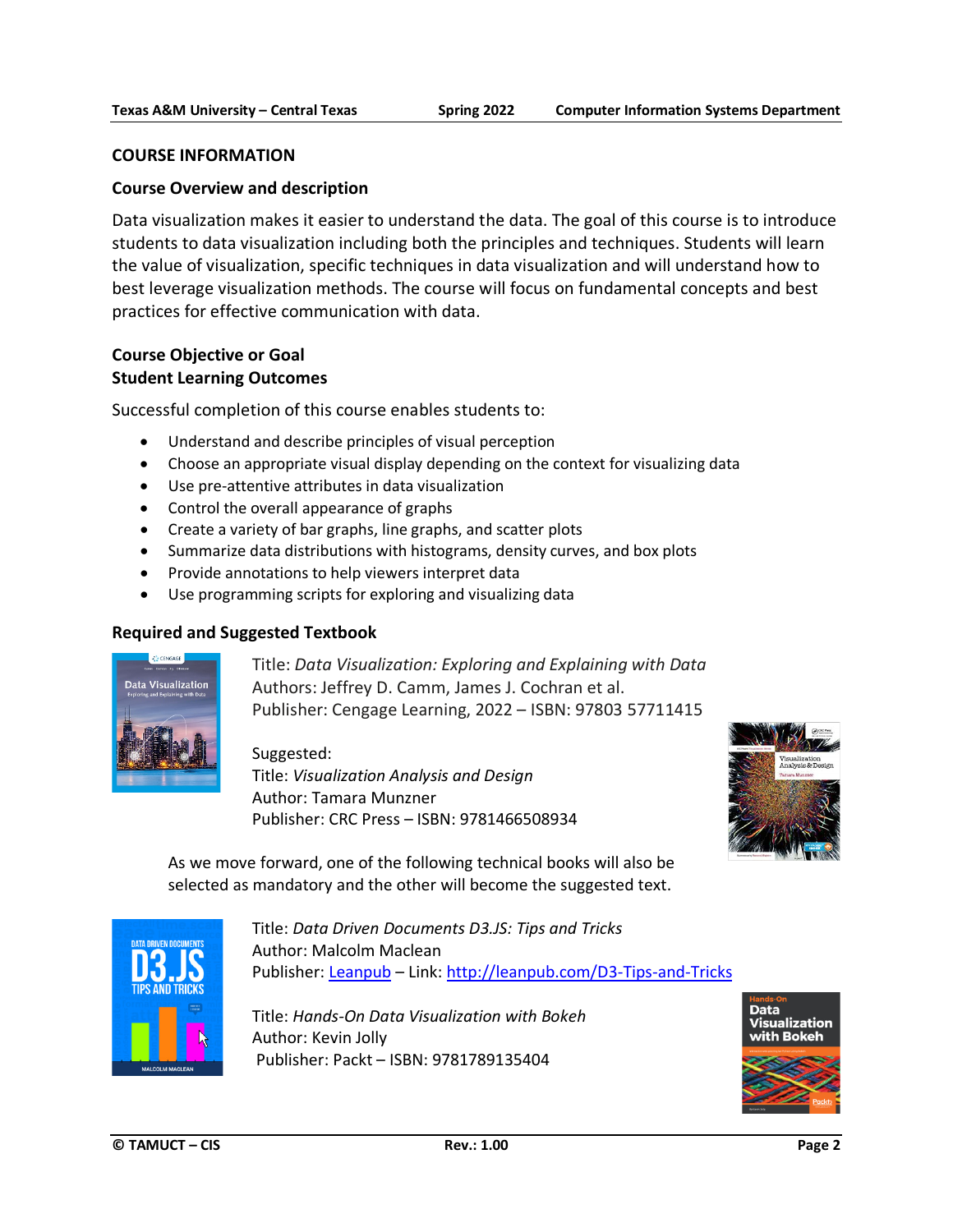#### **COURSE REQUIREMENTS**

Exams: There will be two exams: midterm and final. Each is worth 15 points (15%). Details about the midterm and final exams will be provided to you in the class

Assignments: During the semester, you will get different assignments that measure your understanding to the material and help you gain programming skills. Multiple submissions before the deadline are allowed. You need to zip the files before submission if the assignment has multiple files. Before you submit any assignment, run it on your computer and make sure it works. In addition, you need to submit a screenshot to prove that your code works. Assignments are worth 35 points (35%)

Term Project: There will be one term project that is worth 35 points (35%). The details will be provided later in the class.

#### **Grading Criteria Rubric and Conversion**

| <b>Item</b>        | <b>Points</b><br><b>Percentage</b> |      |
|--------------------|------------------------------------|------|
| <b>Exams</b>       | 30                                 | 30%  |
| <b>Assignments</b> | 35                                 | 35%  |
| Project            | 35                                 | 35%  |
| <b>Total</b>       | 100                                | 100% |

|  | The final grade for the course will be based upon the following: |  |  |
|--|------------------------------------------------------------------|--|--|
|--|------------------------------------------------------------------|--|--|

| Point<br>Range | Letter<br>Grade |
|----------------|-----------------|
| 90-100         | А               |
| 80-89          | В               |
| 70-79          | C               |
| 60-69          | D               |
| 0-59           | F               |

## **Grading Policies and Posting of Grades**

All student grades will be posted on the Canvas Grade Book and students should monitor their grading status through this tool. Late assignments are penalized by 10% for each day delay, up to three days only. Delayed assignments will not receive a grade after three days of delay.

## **Safety Valves and Special Accommodations**

Since there may be occasions in your life when missing a class meeting or missing a deadline for an assignment is simply unavoidable, this course has a safety valve. Please use this opportunity carefully in managing your academic life:

• Safety Valve: Two lowest grade homework assignments will be dropped.

If you become seriously ill during the semester or become derailed by unforeseen life circumstances, I will attempt to schedule a meeting with you to make arrangements for you to withdraw from the course with documentation.

Friendly suggestion: **DO NOT USE YOUR SAFETY VALVES EARLY IN THE SEMESTER.**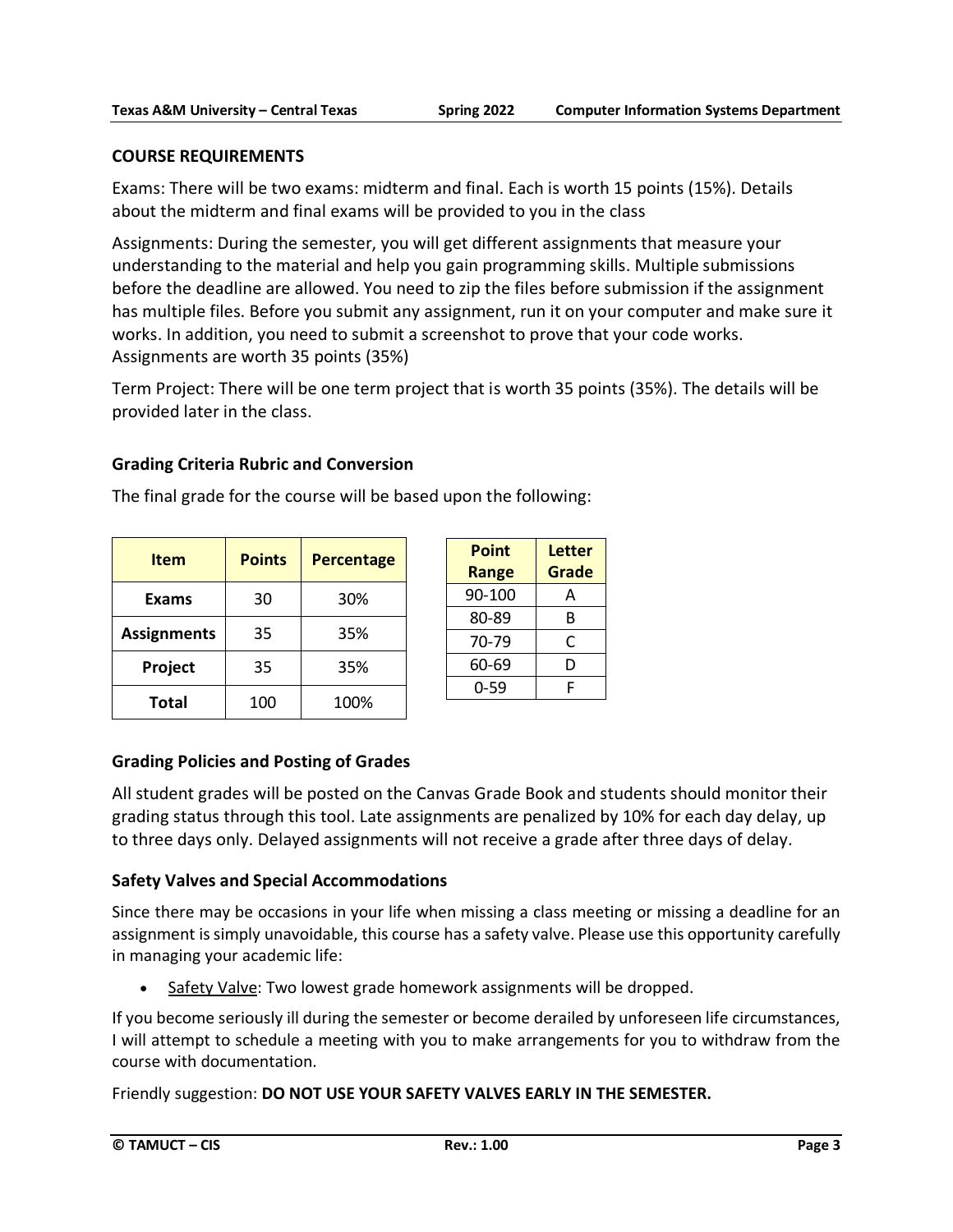#### **COURSE OUTLINE AND CALENDAR**

# **Complete Course Calendar**

Below is a tentative schedule that is subject to change by instructor.

| <b>Week</b>                          | <b>Topics</b>                       | <b>Assignments Due</b>                             |
|--------------------------------------|-------------------------------------|----------------------------------------------------|
| Week 1                               | Syllabus                            | Assignment 1                                       |
| $(1/18 - 1/23)$                      | Introduction to data visualization  |                                                    |
| Week 2                               | Introduction to Tableau Desktop     | Assignment 2                                       |
| $(1/24 - 1/30)$                      | Choosing an effective visualization |                                                    |
| Week 3<br>$(1/31 - 2/6)$             | Data exploration                    | Assignment 3                                       |
| Week 4<br>$(2/7 - 2/13)$             | <b>Creating visualizations</b>      | Assignment 4                                       |
| Week <sub>5</sub><br>$(2/14 - 2/20)$ | Design issues in visualization      | Assignment 5                                       |
| Week 6<br>$(2/21 - 2/27)$            | Visual perception                   | Assignment 6<br>Project Phase 1                    |
| Week 7<br>$(2/28 - 3/6)$             | Storytelling 1                      | Assignment 7                                       |
| Week 8<br>$(3/7 - 3/13)$             | <b>Midterm</b>                      |                                                    |
| $(3/14 - 3/20)$                      | <b>Spring Break (No Classes)</b>    |                                                    |
| Week 9<br>$(3/21 - 3/27)$            | Storytelling 2                      | Assignment 8                                       |
| Week 10<br>$(3/28 - 4/3)$            | Data distributions                  | Assignment 9<br><b>Project Phase 2</b>             |
| Week 11<br>$(4/4 - 4/10)$            | Calculations with data 1            | Assignment 10                                      |
| Week 12<br>$(4/11 - 4/17)$           | Calculations with data 2            | Assignment 11                                      |
| Week 13<br>$(4/18 - 4/24)$           | Forecasting                         | Assignment 12                                      |
| Week 14<br>$(4/25 - 5/1)$            | <b>TBD</b>                          | <b>Final Project's</b><br><b>Feedback Sessions</b> |
| Week 15                              | Catching up                         | <b>Bonus Assignment</b>                            |
| $(5/2 - 5/8)$                        | Final project presentations         | <b>Final Project</b>                               |
| Week 16<br>$(5/9 - 5/13)$            | <b>Final Exam</b>                   |                                                    |
|                                      |                                     |                                                    |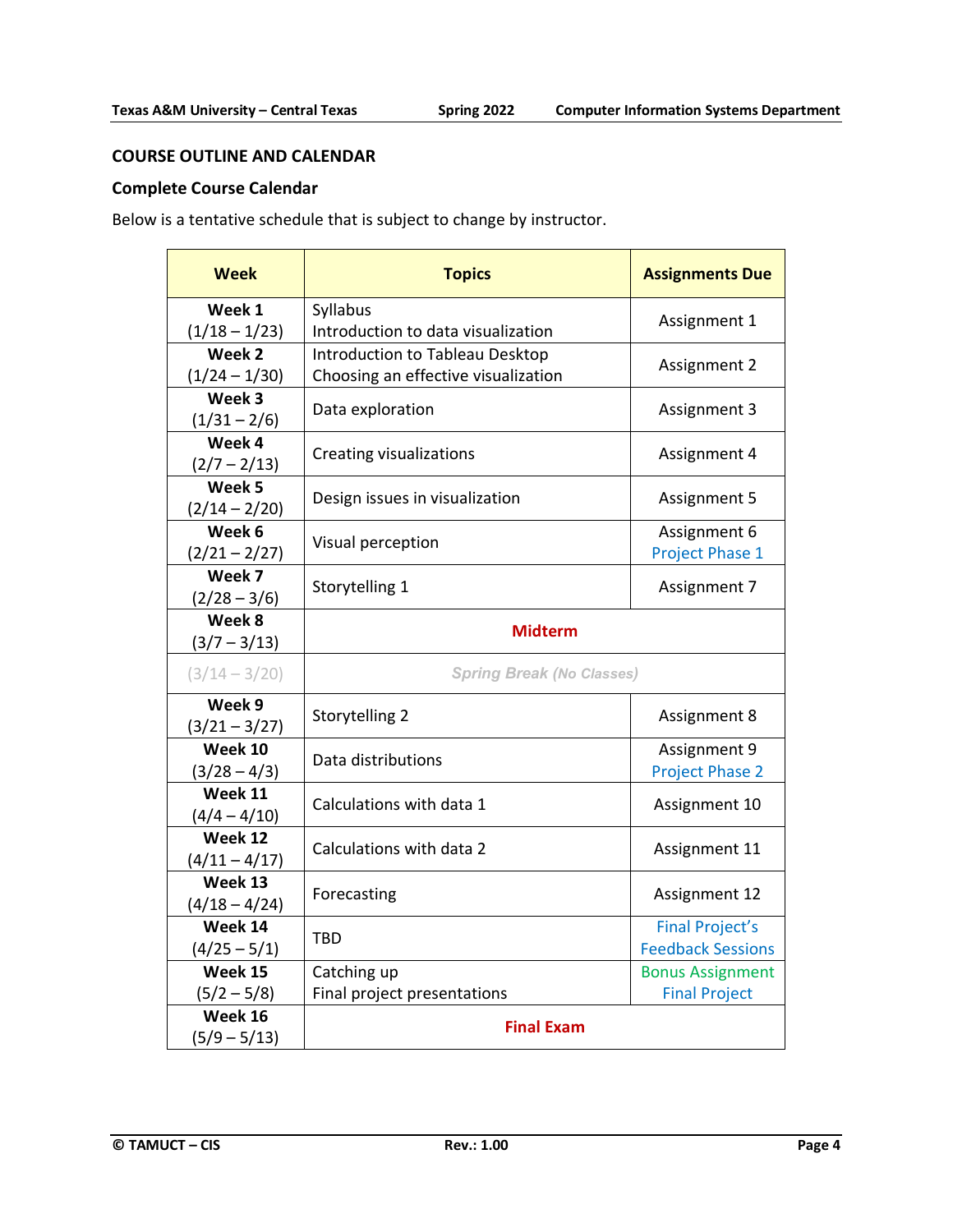#### **Important University Dates**

| <b>January 18, 2022</b> | <b>Classes Begin for Spring Semester</b>                                                                    |
|-------------------------|-------------------------------------------------------------------------------------------------------------|
| <b>January 20, 2022</b> | Deadline for Add, Drop, and Late Registration for 16- and First 8-Week<br>Classes                           |
| January 25, 2022        | Deadline to Drop First 8-Week Classes with No Record                                                        |
| <b>February 2, 2022</b> | Deadline to Drop 16-Week Classes with No Record                                                             |
| February 25, 2022       | Deadline to Drop First 8-Week Classes with a Quit (Q) or Withdraw (W)                                       |
| March 11, 2022          | <b>Classes end for 1st 8-Weeks Session</b>                                                                  |
| March 14-18, 2022       | Spring Break (No Classes - Administrative Offices Open)                                                     |
| March 21, 2022          | <b>Class Schedule Published for Summer Semester</b>                                                         |
| March 21, 2022          | Add, Drop, and Late Registration Begins for Second 8-Week Classes \$25 Fee<br>assessed for late registrants |
| March 21, 2022          | <b>Classes Begin for Second 8-Week Session</b>                                                              |
| March 23, 2022          | Deadline for Add, Drop, and Late Registration for Second 8-Week Classes                                     |
| March 28, 2022          | Deadline to Drop Second 8-Week Classes with No Record                                                       |
| April 1, 2022           | Deadline for School Counselor Program Applications                                                          |
| April 4, 2022           | <b>Registration Opens for Summer Semester</b>                                                               |
| April 8, 2022           | Deadline to Drop 16-Week Classes with a Quit (Q) or Withdraw (W)                                            |
| April 29, 2022          | Deadline to drop Second 8-week Classes with a Quit (Q) or Withdraw (W).                                     |
| May 13, 2022            | Deadline to Withdraw from the University for 16- and Second 8-Week Classes                                  |
| May 13, 2022            | <b>Spring Semester Ends</b>                                                                                 |

More Info: <https://www.tamuct.edu/registrar/academic-calendar.html>

#### **TECHNOLOGY REQUIREMENTS AND SUPPORT**

#### **Technology Requirements**

This course will use the A&M-Central Texas Instructure Canvas learning management system. **We strongly recommend the latest versions of Chrome or Firefox browsers. Canvas no longer supports any version of Internet Explorer.**

Logon to A&M-Central Texas Canvas [https://tamuct.instructure.com/] or access Canvas through the TAMUCT Online link in myCT [https://tamuct.onecampus.com/]. You will log in through our Microsoft portal.

Username: Your MyCT email address. Password: Your MyCT password

#### **Canvas Support**

Use the Canvas Help link, located at the bottom of the left-hand menu, for issues with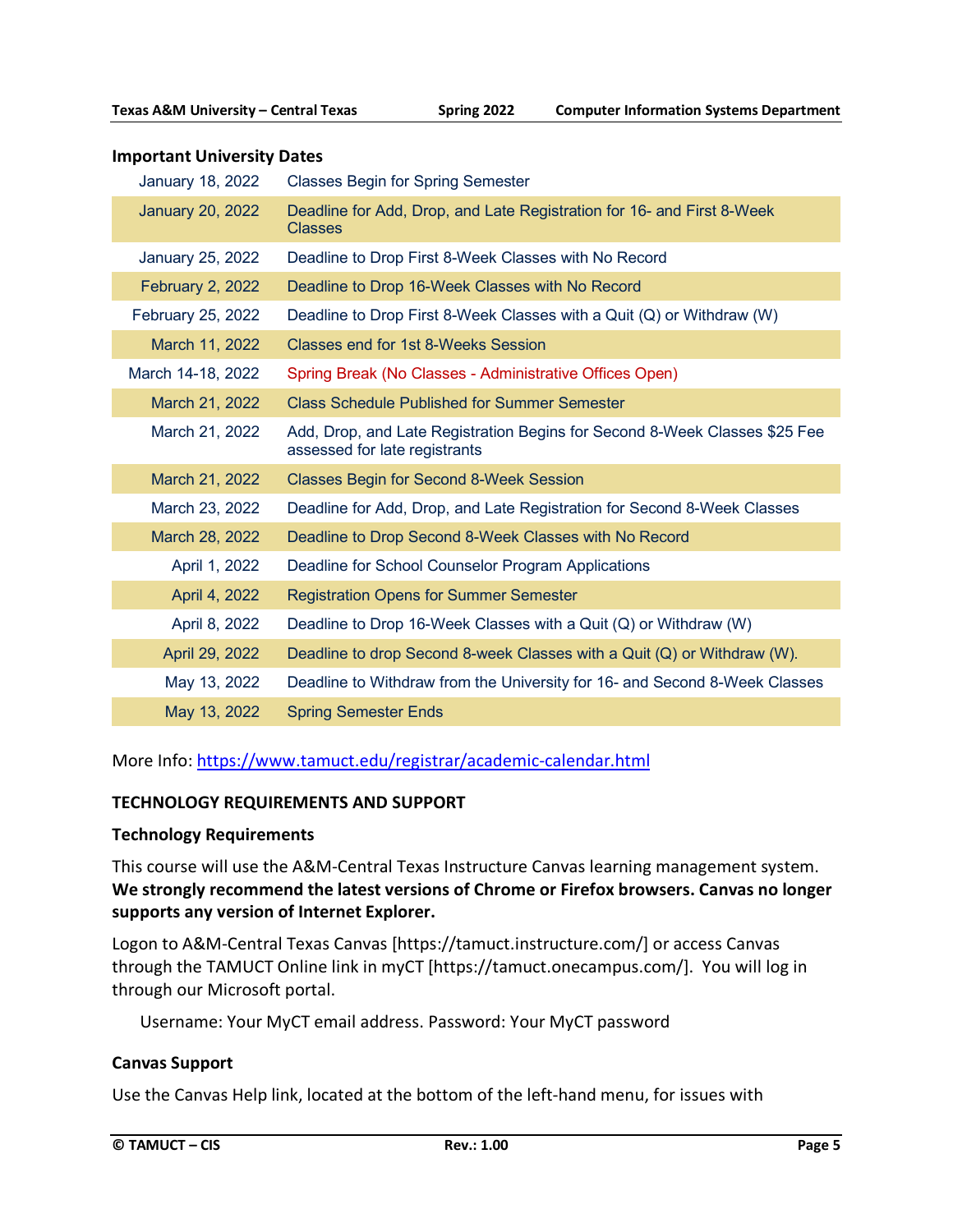Canvas. You can select "Chat with Canvas Support," submit a support request through "Report a Problem," or call the Canvas support line: 1-844-757-0953.

For issues related to course content and requirements, contact your instructor.

# **Online Proctored Testing**

A&M-Central Texas uses Proctorio for online identity verification and proctored testing. This service is provided at no direct cost to students. If the course requires identity verification or proctored testing, the technology requirements are: Any computer meeting the minimum computing requirements, plus web camera, speaker, and microphone (or headset). Proctorio also requires the Chrome web browser with their custom plug in.

# **Other Technology Support**

For log-in problems, students should contact Help Desk Central, 24 hours a day, 7 days a week

Email[: helpdesk@tamu.edu](mailto:helpdesk@tamu.edu) Phone: (254) 519-5466 [Web Chat:](http://hdc.tamu.edu/) [http://hdc.tamu.edu] *Please let the support technician know you are an A&M-Central Texas student.*

# **UNIVERSITY RESOURCES, PROCEDURES, AND GUIDELINES**

## **Drop Policy**

If you discover that you need to drop this class, you must complete the [Drop Request](http://catalog.tamuct.edu/registration-records/drop-withdrawl) Dynamic Form through Warrior Web [\[http://catalog.tamuct.edu/registration-records/drop-withdrawl\]](http://catalog.tamuct.edu/registration-records/drop-withdrawl).

Faculty cannot drop students; this is always the responsibility of the student. The Registrar's Office will provide a deadline on the Academic Calendar for which the form must be completed. Once you submit the completed form to the Registrar's Office, you must go into Warrior Web and confirm that you are no longer enrolled. If you still show as enrolled, FOLLOW-UP with the Registrar's Office immediately. You are to attend class until the procedure is complete to avoid penalty for absence. Should you miss the drop deadline or fail to follow the procedure, you will receive an F in the course, which may affect your financial aid and/or VA educational benefits.

## **Academic Integrity**

Texas A&M University-Central Texas values the integrity of the academic enterprise and strives for the highest standards of academic conduct. A&M-Central Texas expects its students, faculty, and staff to support the adherence to high standards of personal and scholarly conduct to preserve the honor and integrity of the creative community. Any deviation by students from this expectation may result in a failing grade for the assignment and potentially a failing grade for the course. All academic misconduct concerns will be referred to the Office of Student Conduct. When in doubt on collaboration, citation, or any issue, please contact your instructor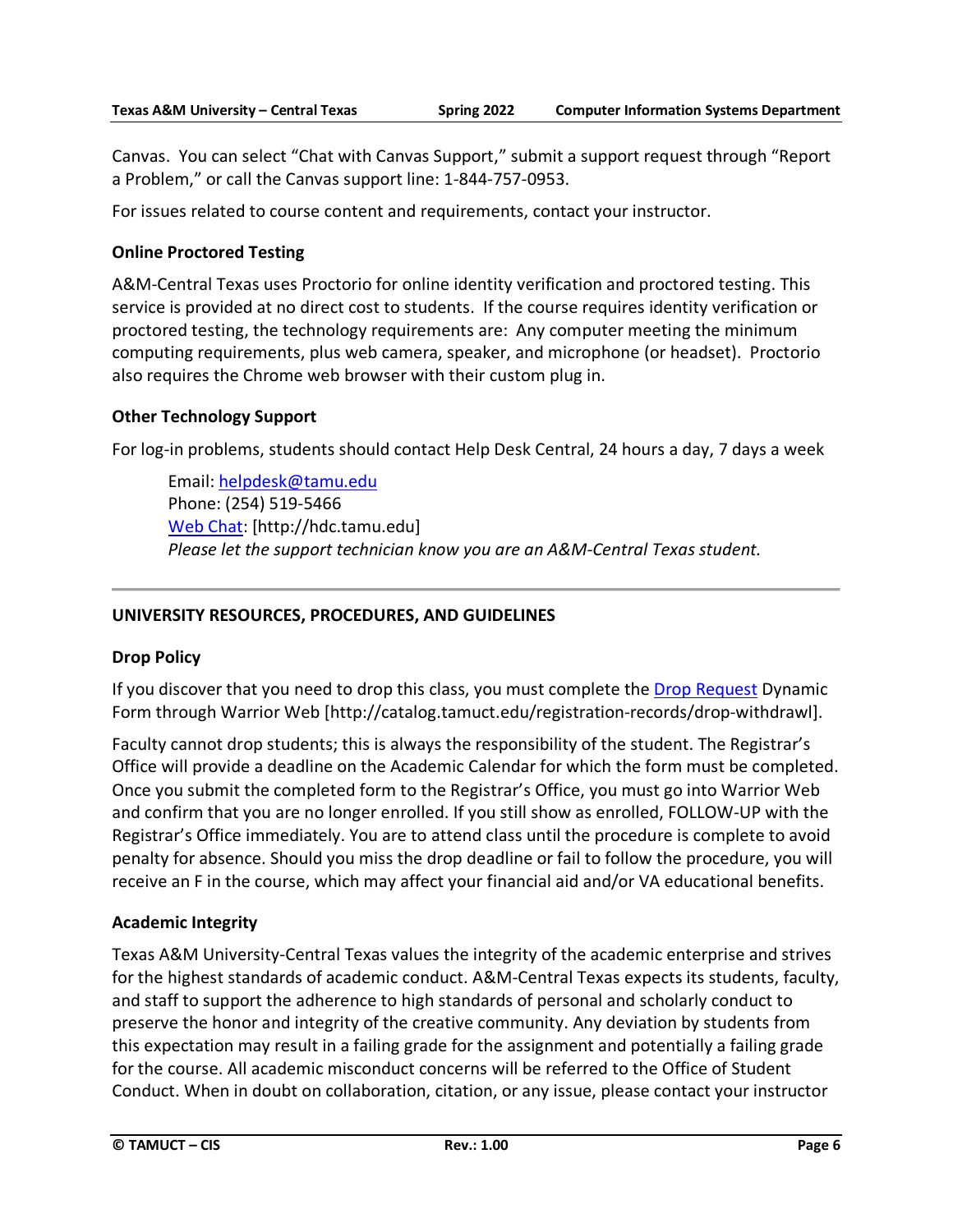before taking a course of action.

For more [information](https://nam04.safelinks.protection.outlook.com/?url=https%3A%2F%2Fwww.tamuct.edu%2Fstudent-affairs%2Fstudent-conduct.html&data=04%7C01%7Clisa.bunkowski%40tamuct.edu%7Ccfb6e486f24745f53e1a08d910055cb2%7C9eed4e3000f744849ff193ad8005acec%7C0%7C0%7C637558437485252160%7CUnknown%7CTWFpbGZsb3d8eyJWIjoiMC4wLjAwMDAiLCJQIjoiV2luMzIiLCJBTiI6Ik1haWwiLCJXVCI6Mn0%3D%7C1000&sdata=yjftDEVHvLX%2FhM%2FcFU0B99krV1RgEWR%2BJ%2BhvtoR6TYk%3D&reserved=0) regarding the Student Conduct process, [https://www.tamuct.edu/student-affairs/student-conduct.html].

If you know of potential honor violations by other students, you may [submit](https://nam04.safelinks.protection.outlook.com/?url=https%3A%2F%2Fcm.maxient.com%2Freportingform.php%3FTAMUCentralTexas%26layout_id%3D0&data=04%7C01%7Clisa.bunkowski%40tamuct.edu%7Ccfb6e486f24745f53e1a08d910055cb2%7C9eed4e3000f744849ff193ad8005acec%7C0%7C0%7C637558437485262157%7CUnknown%7CTWFpbGZsb3d8eyJWIjoiMC4wLjAwMDAiLCJQIjoiV2luMzIiLCJBTiI6Ik1haWwiLCJXVCI6Mn0%3D%7C1000&sdata=CXGkOa6uPDPX1IMZ87z3aZDq2n91xfHKu4MMS43Ejjk%3D&reserved=0) a report, [https://cm.maxient.com/reportingform.php?TAMUCentralTexas&layout\_id=0].

# **Academic Accommodations**

At Texas A&M University-Central Texas, we value an inclusive learning environment where every student has an equal chance to succeed and has the right to a barrier-free education. The Warrior Center for Student Success, Equity and Inclusion is responsible for ensuring that students with a disability receive equal access to the university's programs, services and activities. If you believe you have a disability requiring reasonable accommodations, please contact the Office of Access and Inclusion, WH-212; or call (254) 501-5836. Any information you provide is private and confidential and will be treated as such.

For more information, please visit our [Access & Inclusion](https://tamuct.instructure.com/courses/717) Canvas page (log-in required) [https://tamuct.instructure.com/courses/717]

# **Important information for Pregnant and/or Parenting Students**

Texas A&M University-Central Texas supports students who are pregnant and/or parenting. In accordance with requirements of Title IX and related guidance from US Department of Education's Office of Civil Rights, the Dean of Student Affairs' Office can assist students who are pregnant and/or parenting in seeking accommodations related to pregnancy and/or parenting. Students should seek out assistance as early in the pregnancy as possible. For more information, please visit [Student Affairs](https://www.tamuct.edu/student-affairs/pregnant-and-parenting-students.html) [http://www.tamuct.edu/student-affairs/pregnantand-parenting-students.html]. Students may also contact the institution's Title IX Coordinator. If you would like to read more about these [requirements and guidelines](http://www2.ed.gov/about/offices/list/ocr/docs/pregnancy.pdf) online, please visit the website [http://www2.ed.gov/about/offices/list/ocr/docs/pregnancy.pdf].

Title IX of the Education Amendments Act of 1972 prohibits discrimination on the basis of sex and gender–including pregnancy, parenting, and all related conditions. A&M-Central Texas is able to provide flexible and individualized reasonable accommodation to pregnant and parenting students. All pregnant and parenting students should contact the Associate Dean in the Division of Student Affairs at (254) 501-5909 to seek out assistance. Students may also contact the University's Title IX Coordinator.

# **Tutoring**

Tutoring is available to all A&M-Central Texas students, both virtually and in-person. Student success coaching is available online upon request.

If you have a question, are interested in becoming a tutor, or in need of success coaching contact the Warrior Center for Student Success, Equity and Inclusion at (254) 501-5836, visit the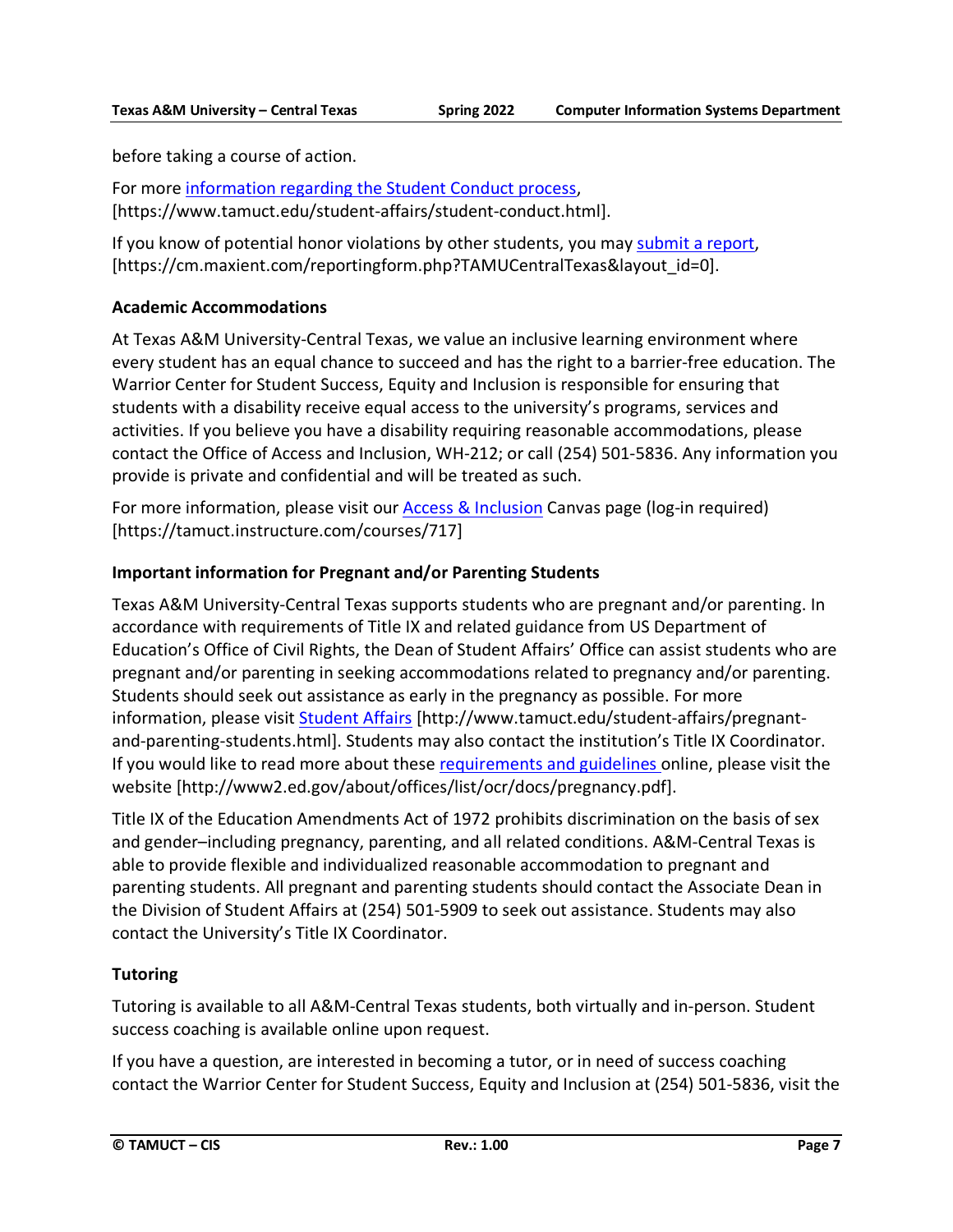Warrior Center at 212 Warrior Hall, or by emailing [WarriorCenter@tamuct.edu.](mailto:WarriorCenter@tamuct.edu)

To schedule tutoring sessions and view tutor availability, please visit Tutor [Matching](https://tutormatchingservice.com/TAMUCT) [Services](https://tutormatchingservice.com/TAMUCT) [http://tutormatchingservice.com/TAMUCT] or visit the Tutoring Center in 111 Warrior Hall.

Chat live with a remote tutor 24/7 for almost any subject from on your computer! Tutor.com is an online tutoring platform that enables A&M-Central Texas students to log in and receive online tutoring support at no additional cost. This tool provides tutoring in over 40 subject areas except writing support. Access Tutor.com through Canvas.

## **University Writing Center**

University Writing Center: Located in Warrior Hall 416, the University Writing Center (UWC) at Texas A&M University–Central Texas (A&M–Central Texas) is a free service open to all A&M– Central Texas students. For the Spring 2022 semester, the hours of operation are from 10:00 a.m.-5:00 p.m. Monday thru Thursday in Warrior Hall 416 (with online tutoring available every hour as well) with satellite hours available online only Monday thru Thursday from 6:00-9:00 p.m. and Saturday 12:00-3:00 p.m.

Tutors are prepared to help writers of all levels and abilities at any stage of the writing process. While tutors will not write, edit, or grade papers, they will assist students in developing more effective composing practices. By providing a practice audience for students' ideas and writing, our tutors highlight the ways in which they read and interpret students' texts, offering guidance and support throughout the various stages of the writing process. In addition, students may work independently in the UWC by checking out a laptop that runs the Microsoft Office suite and connects to WIFI, or by consulting our resources on writing, including all of the relevant style guides. Whether you need help brainstorming ideas, organizing an essay, proofreading, understanding proper citation practices, or just want a quiet place to work, the UWC is here to help!

Students may arrange a one-to-one session with a trained and experienced writing tutor by making an appointment via [WCOnline](https://tamuct.mywconline.com/) [http://tamuct.mywconline.com]. In addition, you can email Dr. Bruce Bowles Jr. at **bruce.bowles@tamuct.edu** if you have any questions about the UWC, need any assistance with scheduling, or would like to schedule a recurring appointment with your favorite tutor by making an appointment via [WCOnline](https://tamuct.mywconline.com/)

[http://tamuct.mywconline.com]. In addition, you can email Dr. Bruce Bowles Jr. at [bruce.bowles@tamuct.edu](mailto:bruce.bowles@tamuct.edu) if you have any questions about the UWC, need any assistance with scheduling, or would like to schedule a recurring appointment with your favorite tutor.

## **University Library**

The University Library provides many services in support of research across campus and at a distance. We offer over 200 electronic databases containing approximately 400,000 eBooks and 82,000 journals, in addition to the 96,000 items in our print collection, which can be mailed to students who live more than 50 miles from campus. Research guides for each subject taught at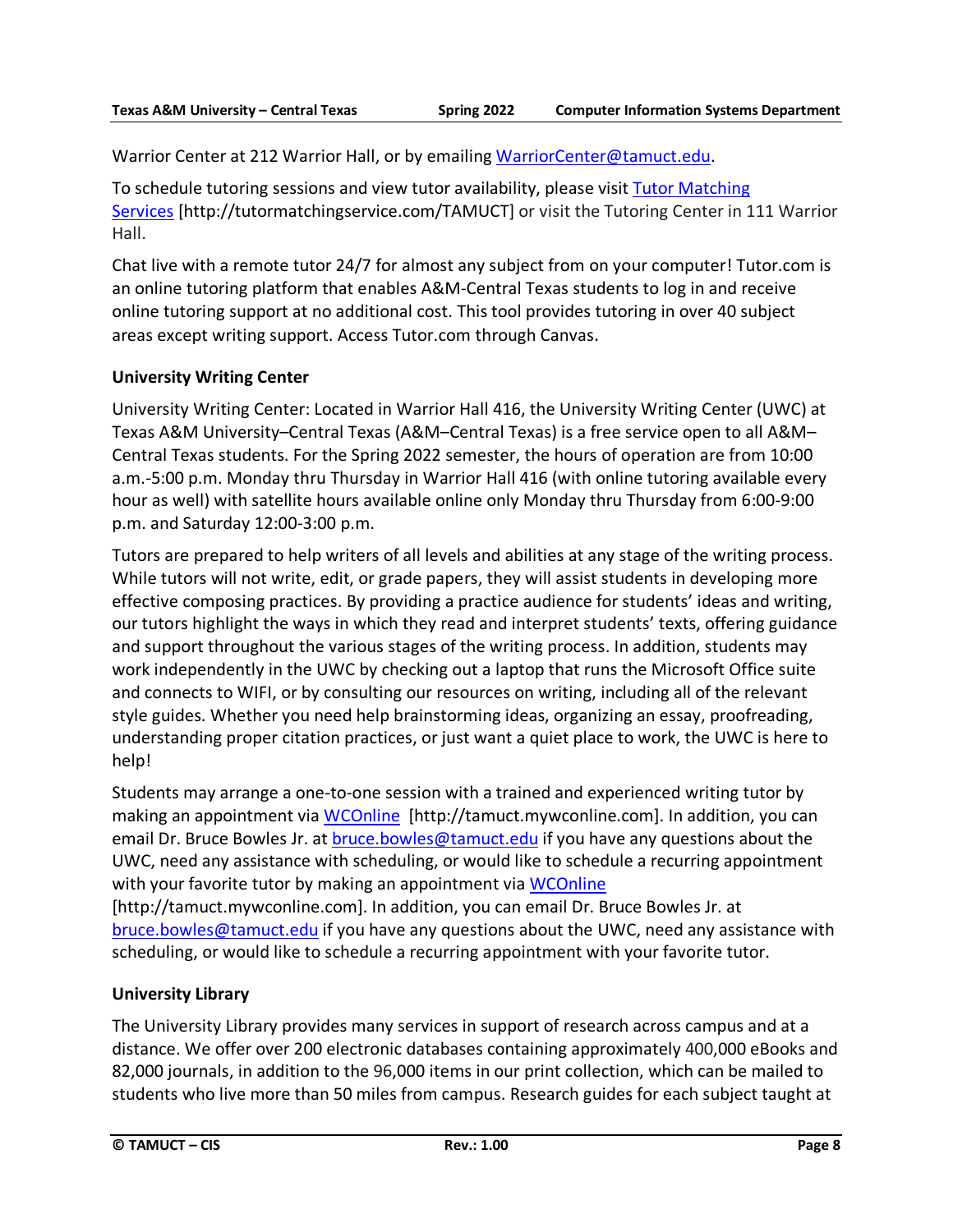A&M-Central Texas are available through our website to help students navigate these resources. On campus, the library offers technology including cameras, laptops, microphones, webcams, and digital sound recorders.

Research assistance from a librarian is also available 24 hours a day through our online chat service, and at the reference desk when the library is open. Research sessions can be scheduled for more comprehensive assistance, and may take place virtually through WebEx, Microsoft Teams or in-person at the library.

Schedule an [appointment](https://nam04.safelinks.protection.outlook.com/?url=https%3A%2F%2Ftamuct.libcal.com%2Fappointments%2F%3Fg%3D6956&data=04%7C01%7Clisa.bunkowski%40tamuct.edu%7Cde2c07d9f5804f09518008d9ab7ba6ff%7C9eed4e3000f744849ff193ad8005acec%7C0%7C0%7C637729369835011558%7CUnknown%7CTWFpbGZsb3d8eyJWIjoiMC4wLjAwMDAiLCJQIjoiV2luMzIiLCJBTiI6Ik1haWwiLCJXVCI6Mn0%3D%7C3000&sdata=KhtjgRSAw9aq%2FoBsB6wyu8b7PSuGN5EGPypzr3Ty2No%3D&reserved=0) here [http://tamuct.libcal.com/appointments/?g=6956]. Assistance may cover many topics, including how to find articles in peer-reviewed journals, how to cite resources, and how to piece together research for written assignments.

Our 27,000-square-foot facility on the A&M-Central Texas main campus includes student lounges, private study rooms, group workspaces, computer labs, family areas suitable for all ages, and many other features. Services such as interlibrary loan, TexShare, binding, and laminating are available.

The library frequently offers workshops, tours, readings, and other events. For more information, please visit our Library [website](https://nam04.safelinks.protection.outlook.com/?url=https%3A%2F%2Ftamuct.libguides.com%2Findex&data=04%7C01%7Clisa.bunkowski%40tamuct.edu%7C7d8489e8839a4915335f08d916f067f2%7C9eed4e3000f744849ff193ad8005acec%7C0%7C0%7C637566044056484222%7CUnknown%7CTWFpbGZsb3d8eyJWIjoiMC4wLjAwMDAiLCJQIjoiV2luMzIiLCJBTiI6Ik1haWwiLCJXVCI6Mn0%3D%7C1000&sdata=2R755V6rcIyedGrd4Os5rkgn1PvhHKU3kUV1vBKiHFo%3D&reserved=0) [http://tamuct.libguides.com/index].

## **OPTIONAL POLICY STATEMENTS**

### **A Note about Sexual Violence at A&M-Central Texas**

Sexual violence is a serious safety, social justice, and public health issue. The university offers support for anyone struggling with these issues. University faculty are mandated reporters, so if someone discloses that they were sexually assaulted (or a victim of Domestic/Dating Violence or Stalking) while a student at TAMUCT, faculty members are required to inform the Title IX Office. If you want to discuss any of these issues confidentially, you can do so through Student Wellness and Counseling (254-501-5955) located on the second floor of Warrior Hall (207L).

Sexual violence can occur on our campus because predators often feel emboldened, and victims often feel silenced or shamed. It is incumbent on ALL of us to find ways to actively create environments that tell predators we don't agree with their behaviors and tell survivors we will support them. Your actions matter. Don't be a bystander; be an agent of change. For additional information on campus policy and resources visit the [Title IX webpage](https://www.tamuct.edu/compliance/titleix.html) [\[https://www.tamuct.edu/compliance/titleix.html\]](https://www.tamuct.edu/compliance/titleix.html).